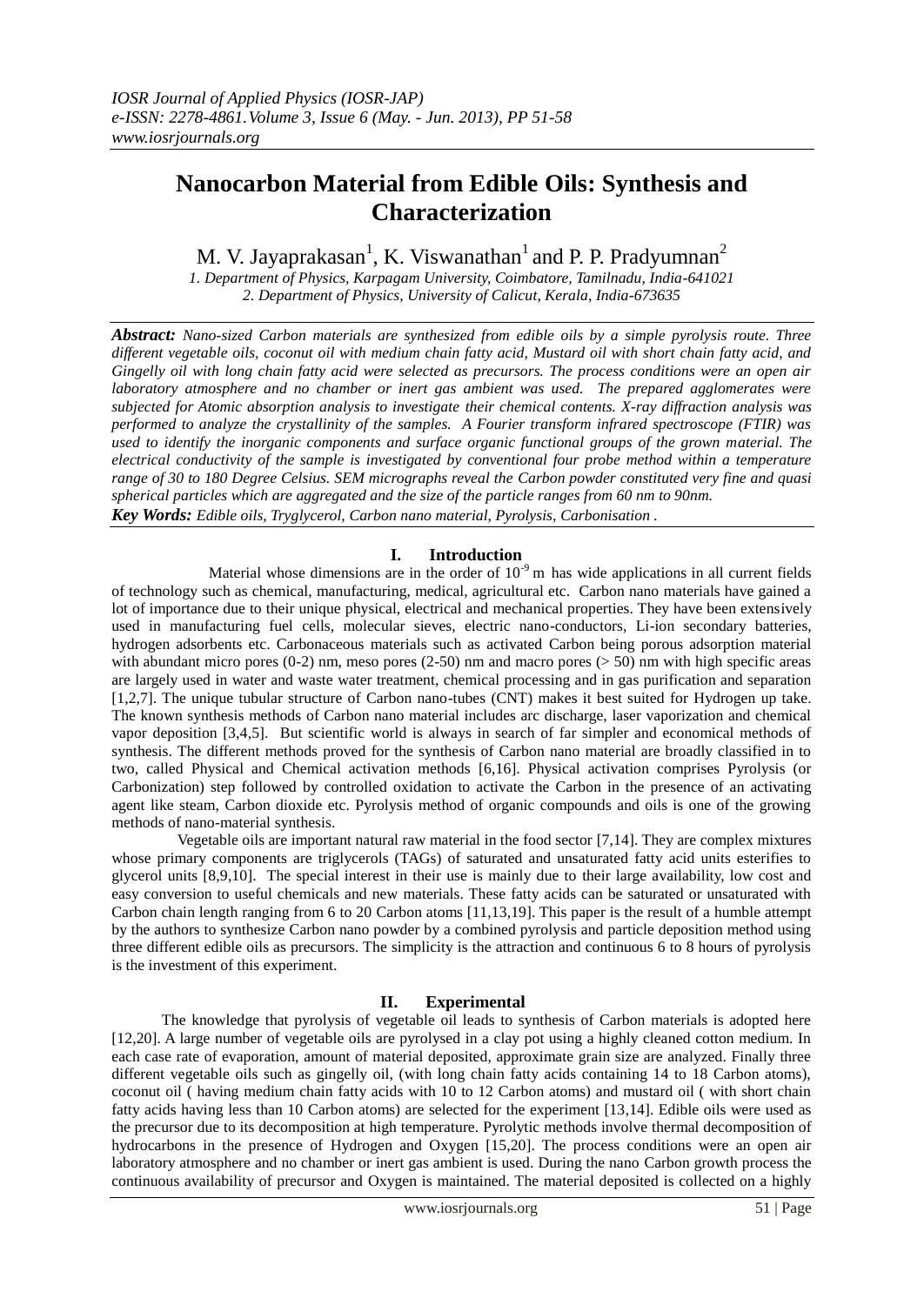cleaned glass substrate maintained at a height of 1.2 m to 1.5 m from the flame. The pyrolysis product in the form of vapor is maintained in the vertical direction using a cylindrical hollow aluminum pipe. The diameter and surface density of particle are controlled by flame temperature and flame substrate separation.

 The deposited samples from coconut oil (sample C), mustard oil (sample M), and gingelly oil (sample G) are collected carefully and separately, and then washed thoroughly with water. Thereafter the product is washed with 0.1M HCl and finally with distilled water until the pH of the solution is between 6.0 and 7.0. The sample is then dried at a temperature of about 120 degree Celsius for more than 12 hours and subjected to characterization studies for physical and chemical properties. Acid wash separates the soluble salts and Potassium compounds [16]. Distilled water removes the Chlorine content from the Carbon [17].

#### **III. Characterization.**

Atomic absorption analysis of three samples (C, M, and G) is done by an Australian make AA-20 Atomic absorption spectrometer. X-ray diffaction analysis was performed to analyze the crystallinity of the deposits by a Bruker AXS D 5005 X-ray diffractometor using a Cu-Kα radiation with an accelerating voltage of 30 KV. UV-vis-NIR spectroscopy of the three samples was recorded using Nujoll Mull in the region from 190 nm to 2500 nm using a Varian-Carry 5000 spectrophotometer. The Vibrational behaviour of the Carbon samples was studied by a FT-IR spectrophotometer, Thermo Nicolet AVATHAR 370 GTGS. The electrical behaviour of the samples is analyzed by conventional four probe method. Finally the surface morphology and the particle size are investigated by scanning electron micrography using a JEOL-JSM 5600 LV instrument with an accelerating voltage of 15 KV.

#### **IV. Results And Discussion 4.1 ATOMIC ABSORPTION ANALYSIS**

The data obtained from the Atomic absorption analysis of the prepared Carbon samples are tabulated below.

| <b>SAMPLE</b><br>CODE | Сa<br>(mg/Kg) | Mg<br>(mg/Kg) | Fe $(mg/Kg)$ | Mn<br>(mg/Kg) | (mg/Kg) |
|-----------------------|---------------|---------------|--------------|---------------|---------|
|                       | Trace         | 53            | 897          | 9.4           | 2015    |
|                       | 63            |               | 84           | 4.5           | 205     |
|                       |               | ເາ            |              | ے ۔           | 165     |

Table.1. Atomic absorption analysis data for sample C,M and G.

 From the table the purity of the sample is maximum for sample G and minimum for C. But the heavy element concentration in all the three samples is comparatively small.

#### **4.2 X-Ray DIFFRACTION STUDIES**

The X-ray diffraction studies of acid treated samples are shown in fig  $2(a)$ ,  $2(b)$  and  $2(c)$ .



C Fig.2 (a) X-ray diffraction pattern of sample C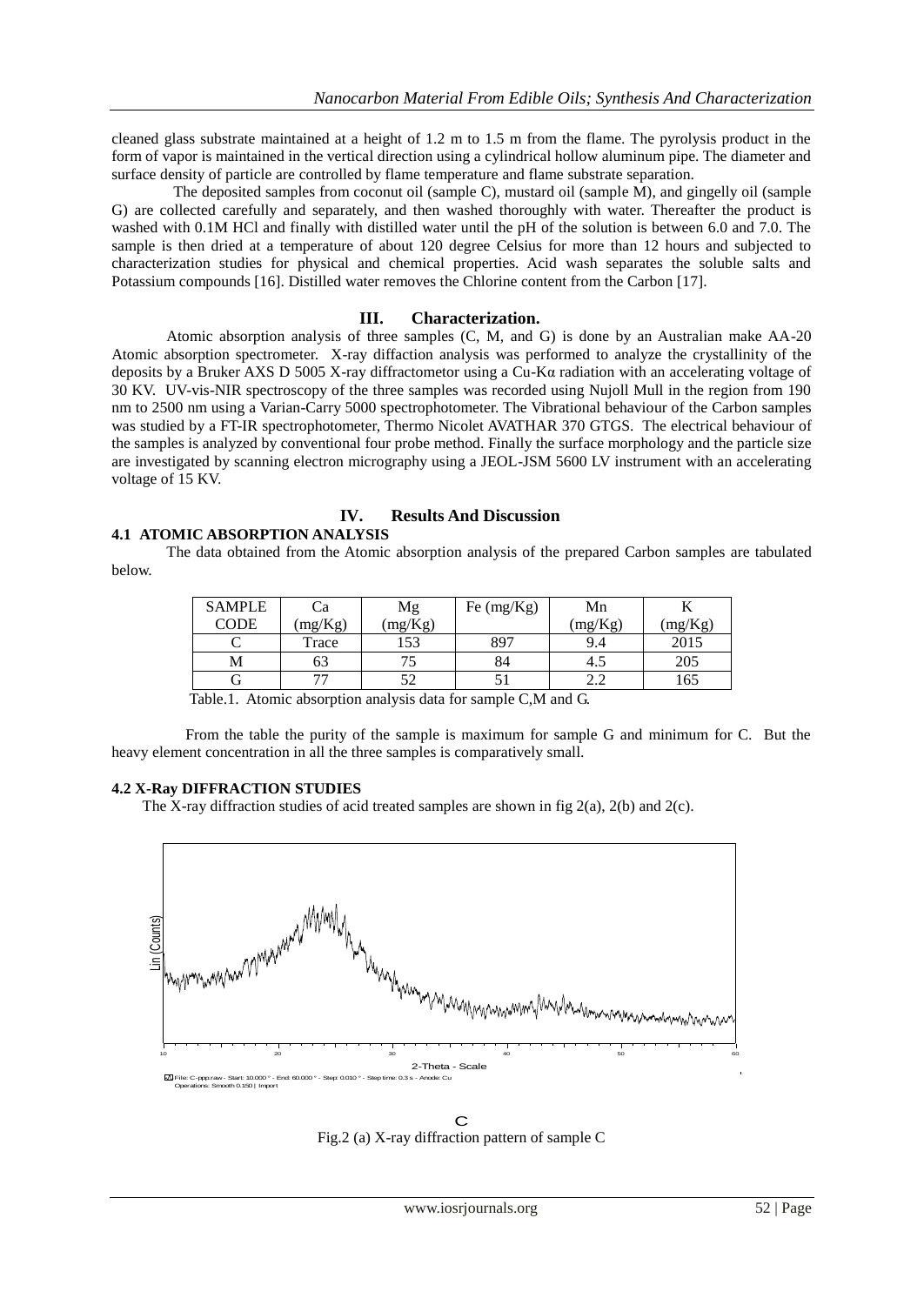

M Fig.2(b) X-ray Diffraction pattern of sample M



G Fig.2 (c) X-ray diffraction pattern of sample G

The samples prepared from coconut oil, mustard oil, and Gingelly oil after purification gives almost same X-ray diffraction spectra. No sharp peaks are observed and the broad hump around 22 degree is a characteristics of short range order[18,19].

## **4.3 UV-VISIBLE - NIR SPECTROSCOPY**

 Fig 3(a), 3(b) and 3(c) are the UV-vis-NIR spectroscopy results recorded in solid phase using Nujoll Mull in the region from 190 nm to 2500 nm.



**Fig. 3(a) UV-VISIBLE NIR SPECTRA OF SAMPLE C**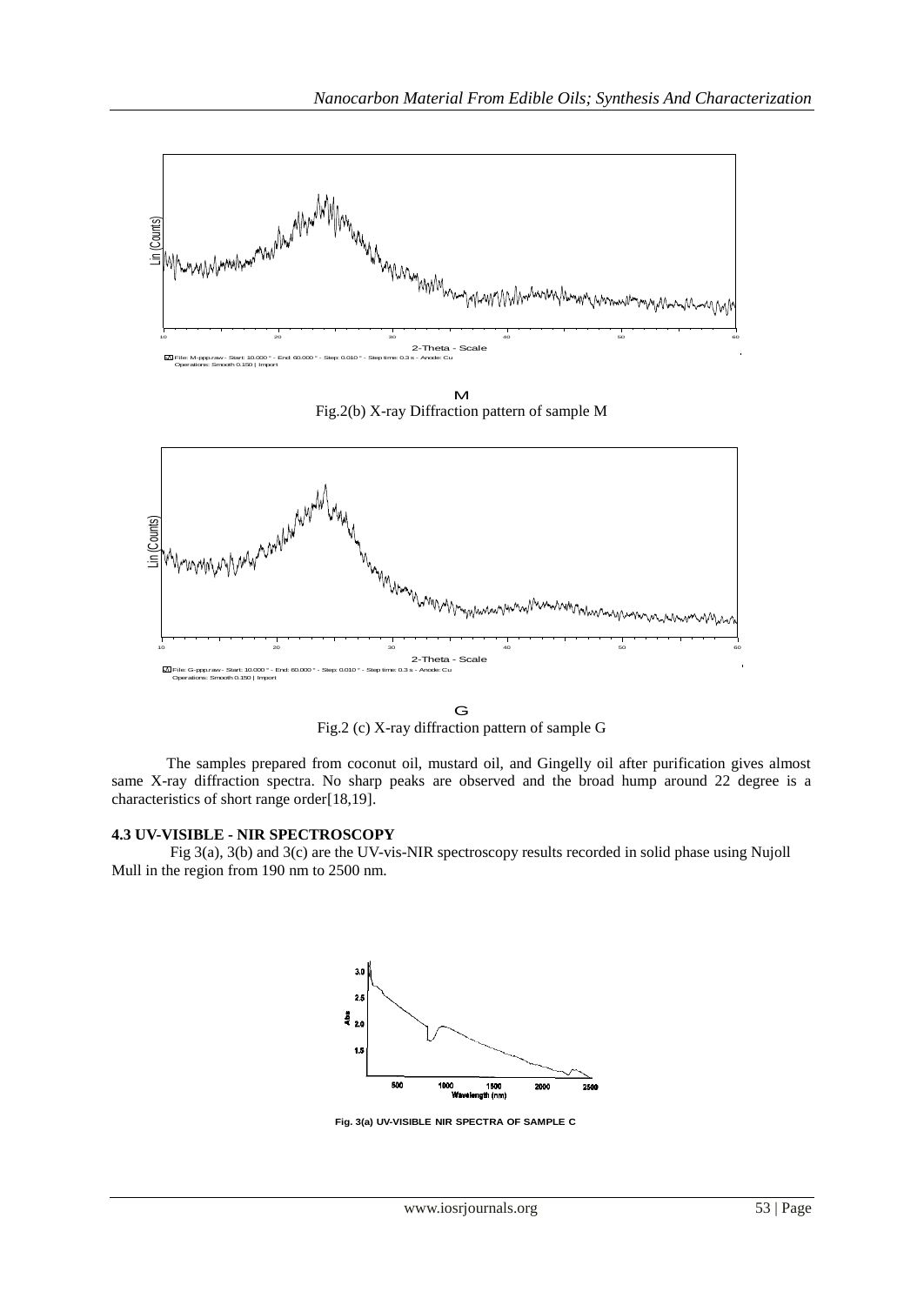

**Fig.3(b)UV-VISIBLE-NIR SPECTRA OF SAMPLE M.**



**Fig.3(c) UV-VISIBLE-NIR SPECTRA OF SAMPLE G.**

The absorption peak observed at 203.2 Nm in all the samples is due to the presence of solvent (Nujoll). On comparison with standard absorption spectra no major absorption peaks were observed in all the three samples. Each sample shows some minor absorption around 1752 nm indicating the presence of C=O; Ketone. Also minor peaks at wave lengths 2300 nm and 2350 nm indicates the presence of C≡N. This indicates the purity of the samples.

## **4.4 FT-IR SPECTROSCOPIC STUDIES**

 The functional and composition quality of the synthesized samples are analyzed by FT-IR Spectroscopy within a wave length range of 500 cm<sup>-1</sup> to 4000 cm<sup>-1</sup>. The graphs are depicted in fig 4(a), 4(b) and  $\overline{4(c)}$ .



Fig. 4(a) FT-IR spectra of sample C.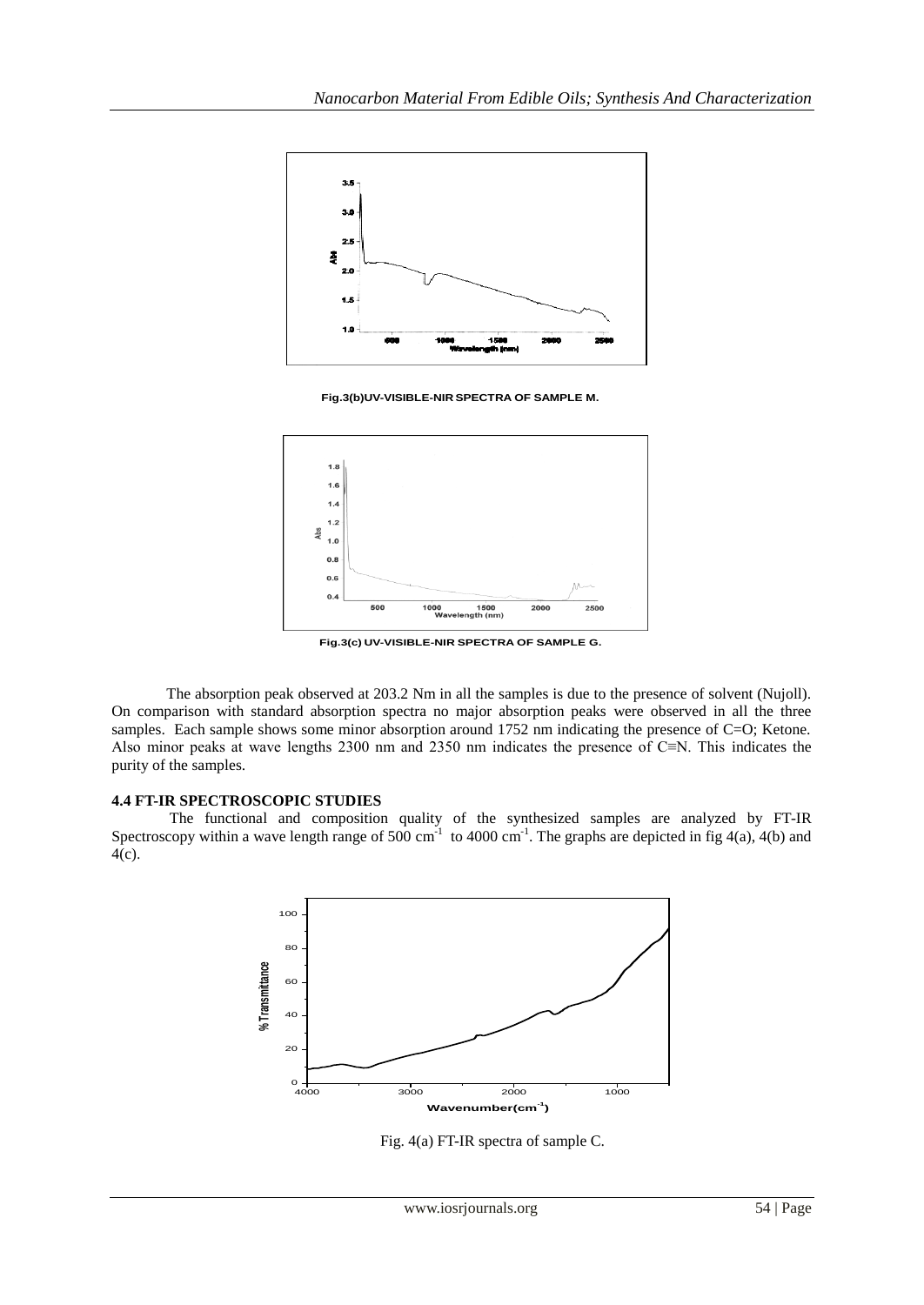

Fig.4 (b) FT-IR spectra of sample M.





The sample C (fig  $4(a)$ ) shows some peaks at 3390 cm<sup>-1</sup> indicating the presence of O-H bond due water of crystallization. The absorption available at 1450 cm<sup>-1</sup> and 1600 cm<sup>-1</sup> strongly supports the presence of C=C and C-O stretching vibration[20].

 Compared with other samples, sample M (Fig4(b)) shows very few absorption peaks, other than the presence of O-H bond due to the water of crystallization and the peak at 1610.96 cm-1 which is due to the C=C stretching.

In sample G (fig  $4(c)$ ) the absorption at 3473.43 is due to the O-H group in the moister content. The minor absorption at 2282 cm<sup>-1</sup> is due to C≡N and that at 1598.41 cm<sup>-1</sup> is due to C=C stretching.

## **4.5 ELECRICAL CONDUCTIVITY STUDIES**

 To investigate the electrical characteristics, conventional four probe method is employed. Fig 5(a), 5(b) and 5(c) depict the graph plotted between the logarithms of resistivity with inverse of temperature within a temperature variation from 30 Degree Celsius to 175 Degree Celsius.



Fig. 5 (a) Resistivity of sample  $\overrightarrow{C}$  as a function of inverse of temperature.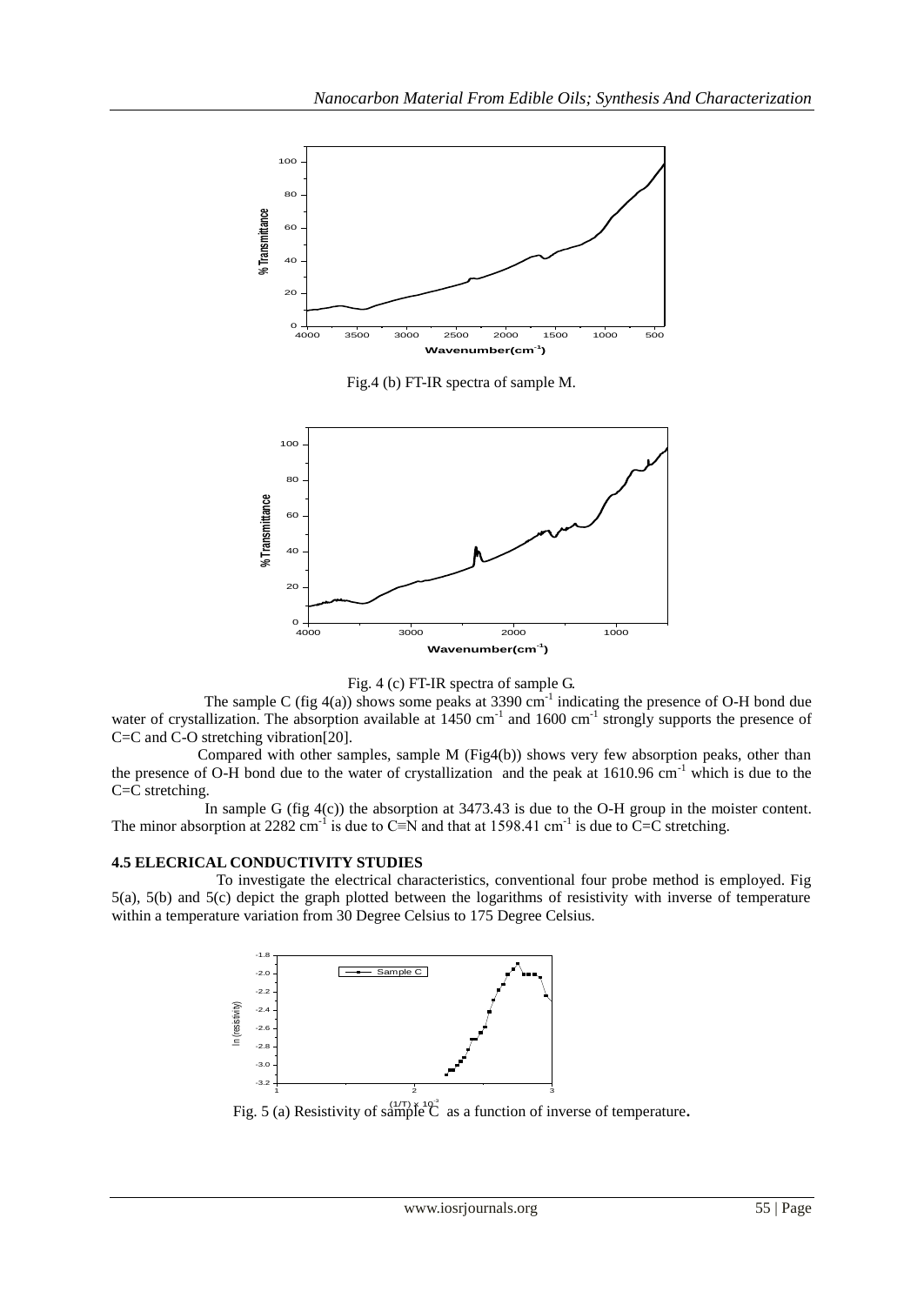

Fig. 5 (b) Resistivity of sample M as a full the flow of inverse of temperature.



Fig. 5 (c) Resistivity of sample G as a function of inverse of temperature.

 On analyzing the resistivity plots for sample C, M and G the resistivity variation for sample C is 0.0447 Ohm-m to 0.1506 Ohm-m within the given temperature variation. The band gap energy calculated is 0.528 eV. Within the same range sample M shows the resistivity variation from 0.0131 Ohm-m to 0.0169 Ohmm and band gap measurement gives a result of 0.5883 eV. Resistivity variation is comparatively higher for sample G, from 0.03604 Ohm-m to 0.2048 Ohm-m and the band gap energy value is estimated 0.8167 eV. All the three samples show an initial decrease in conductivity due to the humidity content in the samples.

# **4.6 SEM-MICROGRAPHY.**

The SEM micrographs at low and high magnifications for samples C, M, G are shown in fig  $6(a)$ , fig  $6(b)$ , and fig  $6(c)$ .



Fig. 6(a) SEM micrographs of the sample C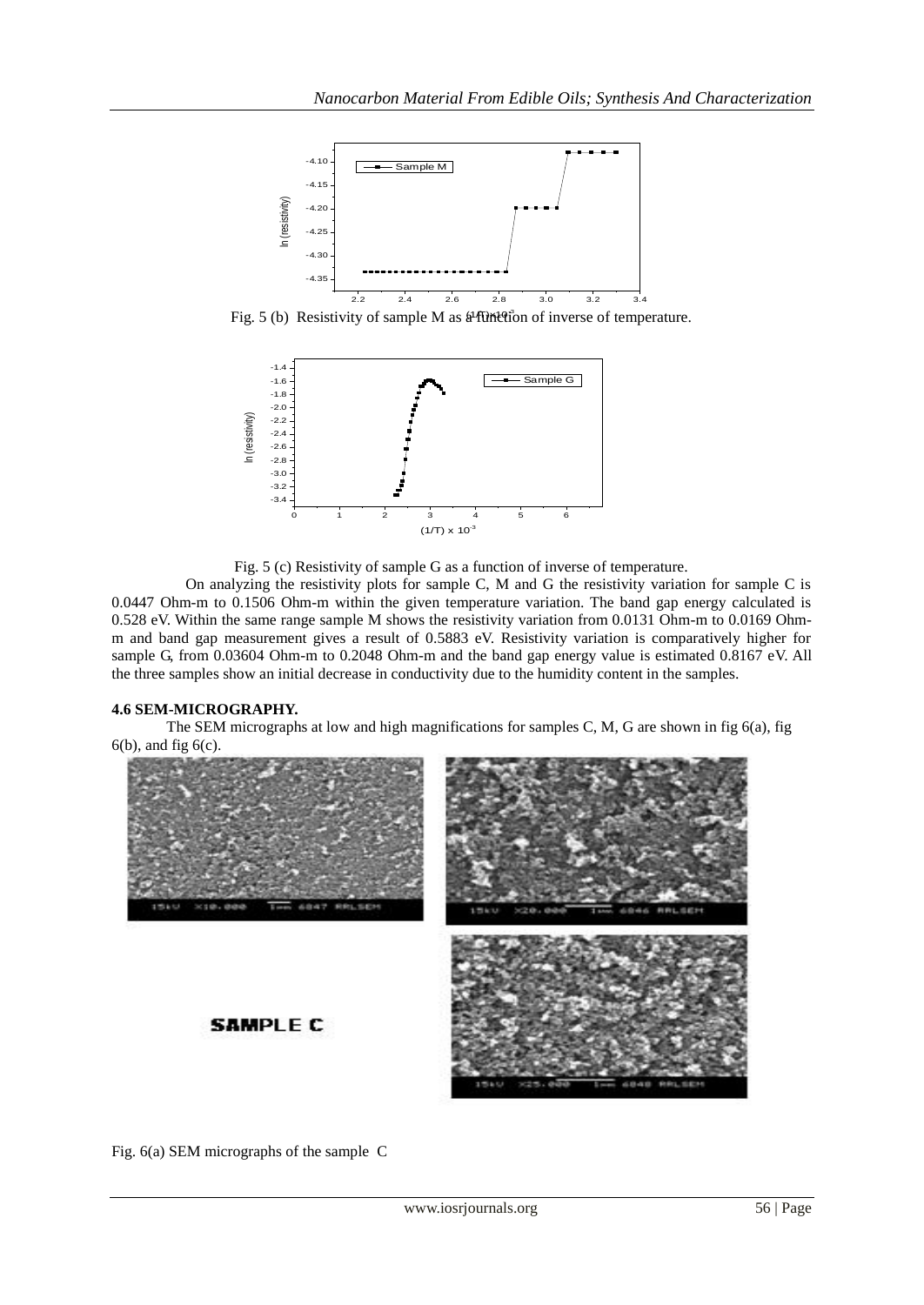

## Fig. 6 (c) SEM micrographs of the sample G

 SEM micrographs are recorded for each sample in three different magnifications. The low magnification images reveal that all the samples consist of large number of petite identical spherical particles. The corresponding high magnification image shows the morphology of the samples are almost same. From the high magnification images the particle diameter estimated for sample C is in the range of 60 to 70 nm, that of sample M is 70 to 80 nm and for sample G is 90 to 100 nm. This indicates the particle diameter is well within the nano regime.

## **V. Conclusion**

We successfully synthesized nanocarbon materials in a humble inexpensive method at normal laboratory condition. The atomic absorption analysis proved the major content Carbon in all the three samples. XRD line profile denied the long range order. FT-IR spectra points the presence of hydroxyl groups, C=C stretching and C≡N bending. The semiconducting behaviour of samples is confirmed by conductivity studies. Finally coconut oil with medium chain fatty acids gives the smallest size nano particle even though other samples also lie within the nano regime. Due to the growing interest in nano particles especially in biological systems, further studies will be continued to investigate the antibacterial properties of nanocarbon, synthesized from coconut oil.